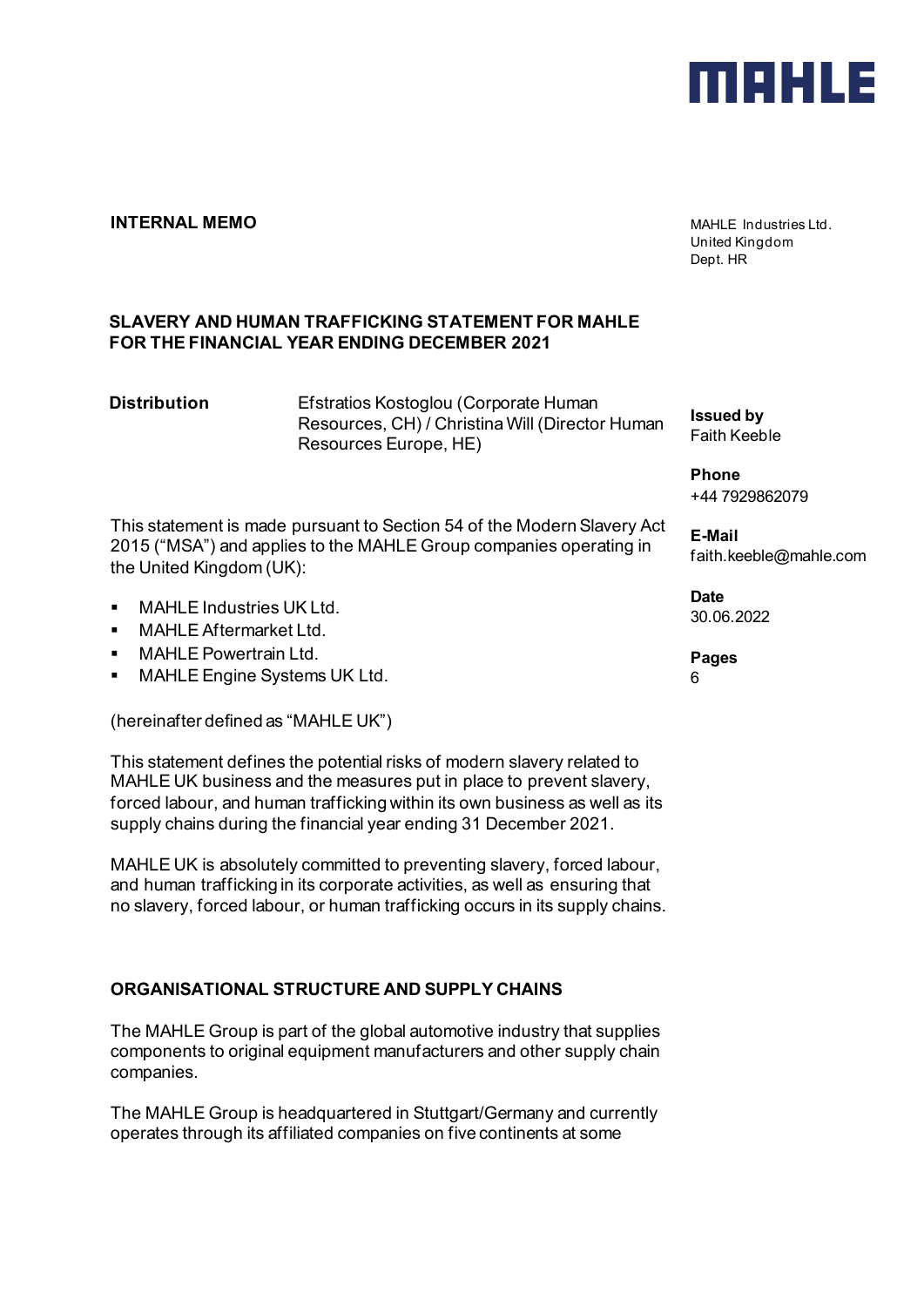# MBHLE

160 production locations and 12 major research and development centres.

MAHLE UK operates at four production locations.

MAHLE UK has approximately 2,000 direct suppliers, each of which in turn has its own supply chain.

# **RESPONDING TO THE MSA**

A cross-functional working group sponsored by the UK Head of Human Resources has been formed in MAHLE UK to assess and respond to the requirements of the MSA. The group includes representation from Corporate Compliance, Purchasing, and Human Resources. We have an ongoing programme to continually review our response to and risk of slavery, forced labour, and human trafficking.

# **MAHLE UK POLICIES REGARDING SLAVERY AND HUMAN TRAFFICKING**

Following the MSA, MAHLE UK has reviewed and, where appropriate, updated the contents of key policies and supplier agreements to more explicitly prohibit slavery, forced labour, and human trafficking.

# MAHLE Business Code

The Business Code explains the type of actions and behaviour expected of all MAHLE Group employees—including directors and executives when representing the organisation. The purpose of the Business Code is to provide a legal and ethical framework for operating abroad and managing its supply chain. The code is available to all employees on the intranet. All managers and staff in key positions must undergo compulsory compliance training, which is provided regularly.

#### *["COMPLIANCE WITH THE LAW AND RESPONSIBILITY*—All

employees must comply with the laws and regulations as well as internal guidelines that apply to their area of work. Violations of the law and breaches of internal rules are to be avoided under all circumstances*."]*

The code is available on the MAHLE Group website and on the intranet. Board members and executives of the MAHLE Group must confirm in writing that they comply with the MAHLE Business Code.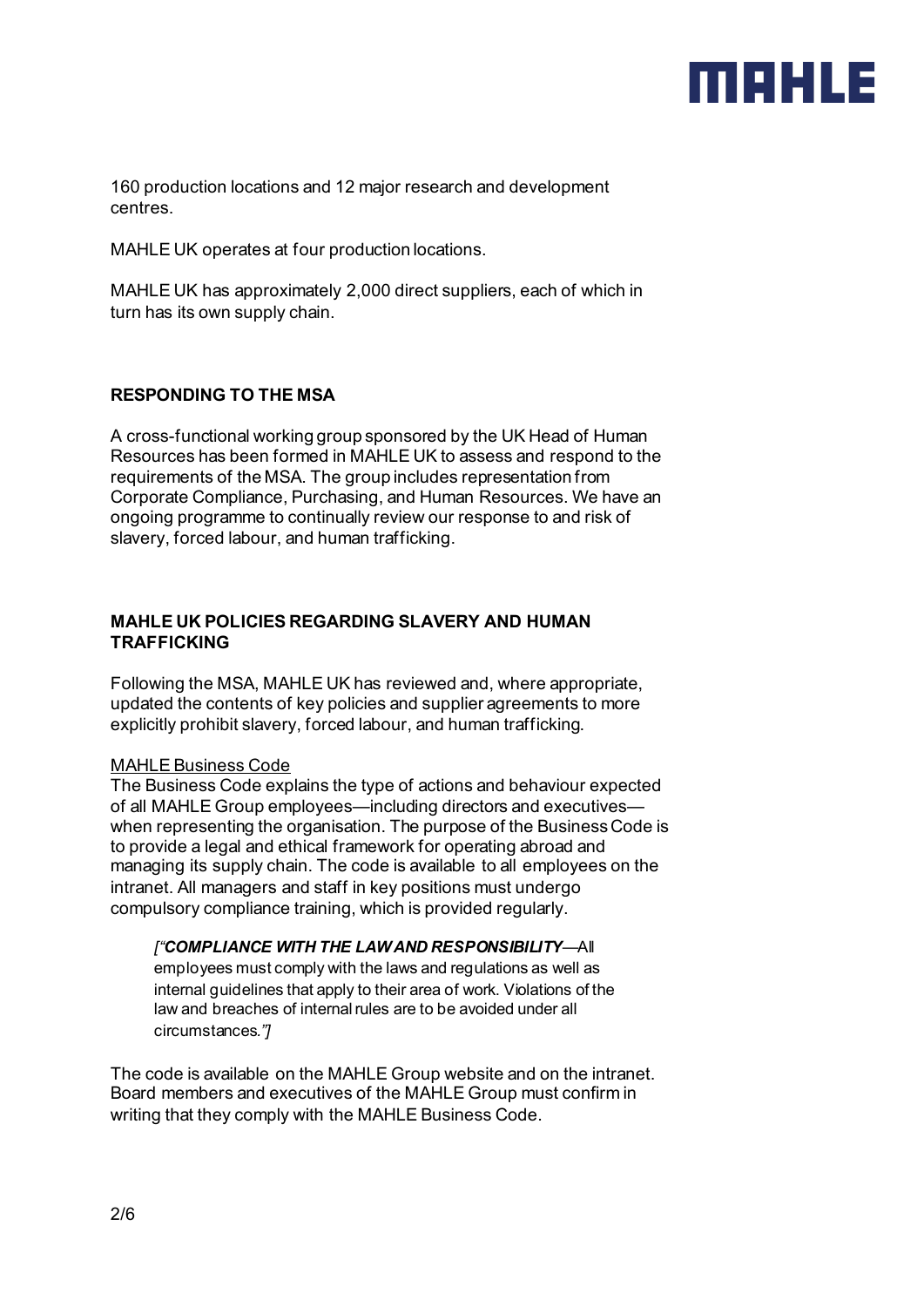# MEHLE

# MAHLE Group Supplier Code of Conduct

MAHLE Group entities are committed to ensuring that its suppliers uphold human rights:

*["***Respect for the** *Basic Human Rights* **of** *Employees*—The supplier respects and supports compliance of internationally recognised human rights. The supplier rejects every form of forced labour and may not employ any person under the statutory minimum age as stated in the applicable laws. The supplier does not participate in and rejects all forms of slavery and human trafficking. In particular, the supplier ensures that no exploitative child labor within the meaning of ILO Convention no. 182 is or was involved in producing or processing the products to be delivered, as well as that these products do not violate any obligations resulting from the implementation of this Convention."]

#### Recruitment policy

MAHLE UK only uses specified, reputable employment agencies to source labour and always verifies the practices of any new agency to determine its compliance with the MSA and other applicable laws before accepting employees from that agency.

#### Trade unions and other bodies representing workers

Through its employment practices, the MAHLE Group recognises and is bound by the laws relating to freedom of association.

# **SLAVERY AND HUMAN TRAFFICKING RISKS WITHIN MAHLE OPERATIONS**

MAHLE UK has undertaken an assessment of the organisation to determine its risk of slavery, forced labour, and human trafficking. The following were reviewed as part of this assessment: recruitment policies and practices, roles performed, and existing contractual agreements with employees, as well as the results of regular internal and external audits. MAHLE UK has also considered the processes that are in place to protect human rights.

Based on our assessment, we consider the risk of slavery, forced labour, and human trafficking within MAHLE UK during the financial year ending 31 December 2021 to be low.

#### **AWARENESS AND TRAINING ON SLAVERY AND HUMAN TRAFFICKING**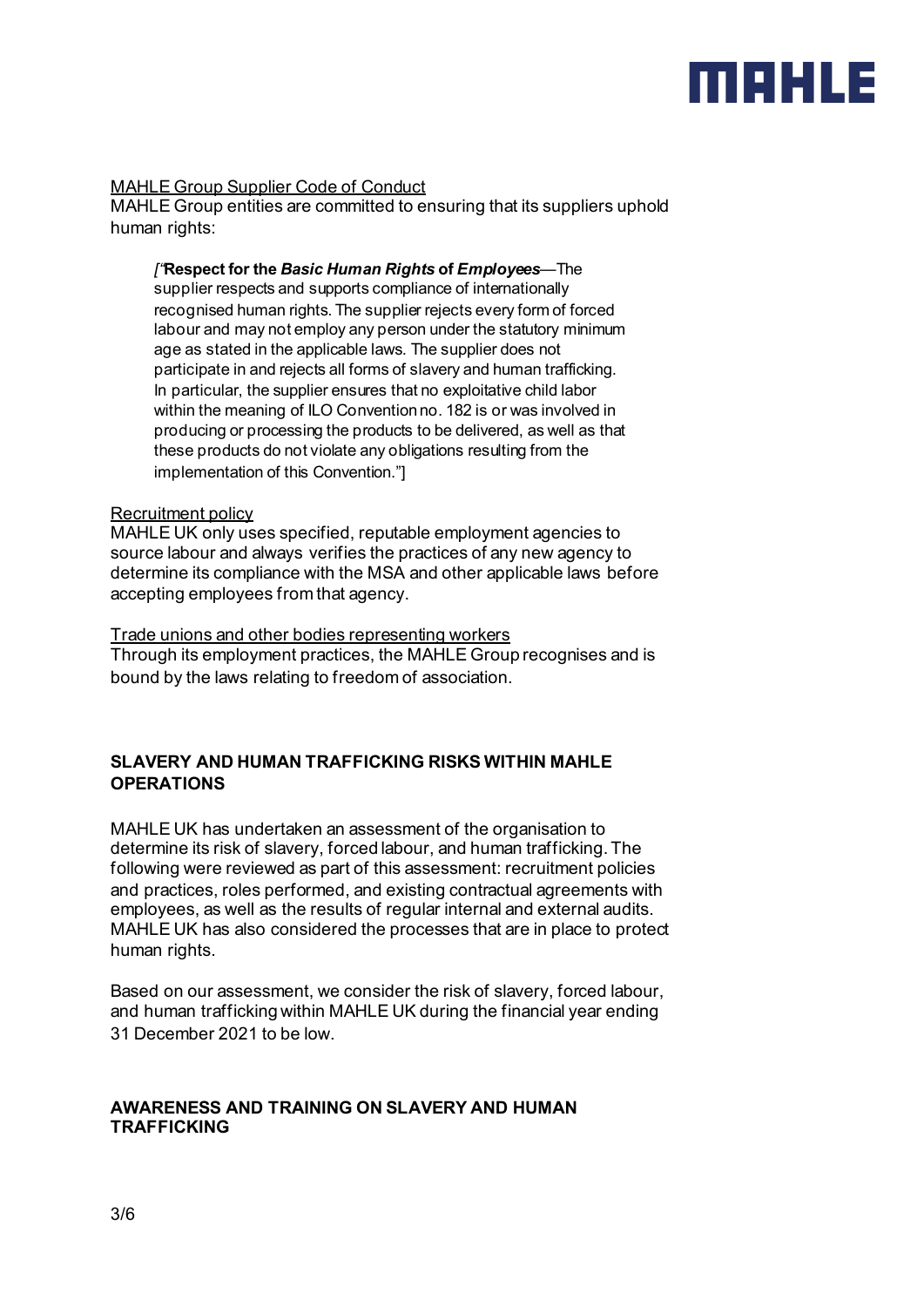# merue

Information on modern slavery in the form of an overview document and posters have been made available to all MAHLE UK employees.

MAHLE UK requires all staff working in Purchasing, Human Resources, and Supplier Quality within the UK organisation to complete training on modern slavery as they are in the best position to identify and address potential risks in this area.

#### Remedial action

If MAHLE UK employees identify any potential signs of slavery, forced labour, human trafficking, or other human rights abuses within both its workforce and its supply chain, they are encouraged to report the matter to their line manager or through employee/union representative bodies. Employees wishing to report potential violations of compliance rules can do so normally first to their supervisor. Furthermore employees can contact the corporate compliance office or their regional compliance office. Additionally, in case of serious compliance violations or an increased need of confidentiality, employees may also contact the external ombudsman responsible for their region or use the web-based whistleblower system

To date, MAHLE UK has received no reports of concerns regarding slavery, forced labour, or human trafficking in its operations. If such an issue was reported, MAHLE would have undertaken an urgent, thorough investigation of the matter. If the investigation confirmed the concerns, MAHLE would have put robust action plans in place to address the issue and protect the victims.

# **SLAVERY AND HUMAN TRAFFICKING RISK ASSESSMENT IN MAHLE SUPPLY CHAINS**

MAHLE UK expects its suppliers to meet the standards set out in the global MAHLE Supplier Code of Conduct.

A supplier risk assessment has been undertaken based on the nature/value of the business transaction. MAHLE UK has identified no high-priority countries. The MAHLE Group uses desktop auditing to determine supplier compliance with the MSA by means of regular supplier questionnaires. In the last 12 months 100% of new suppliers added to our database have been assessed.

Steps will be made to improve substandard supplier practices if high-risk suppliers are identified. Such steps include providing advice to suppliers and requiring them to implement action plans. Sanctions may be brought against suppliers who fail to improve their performance according to an action plan or who seriously violate our supplier code of conduct.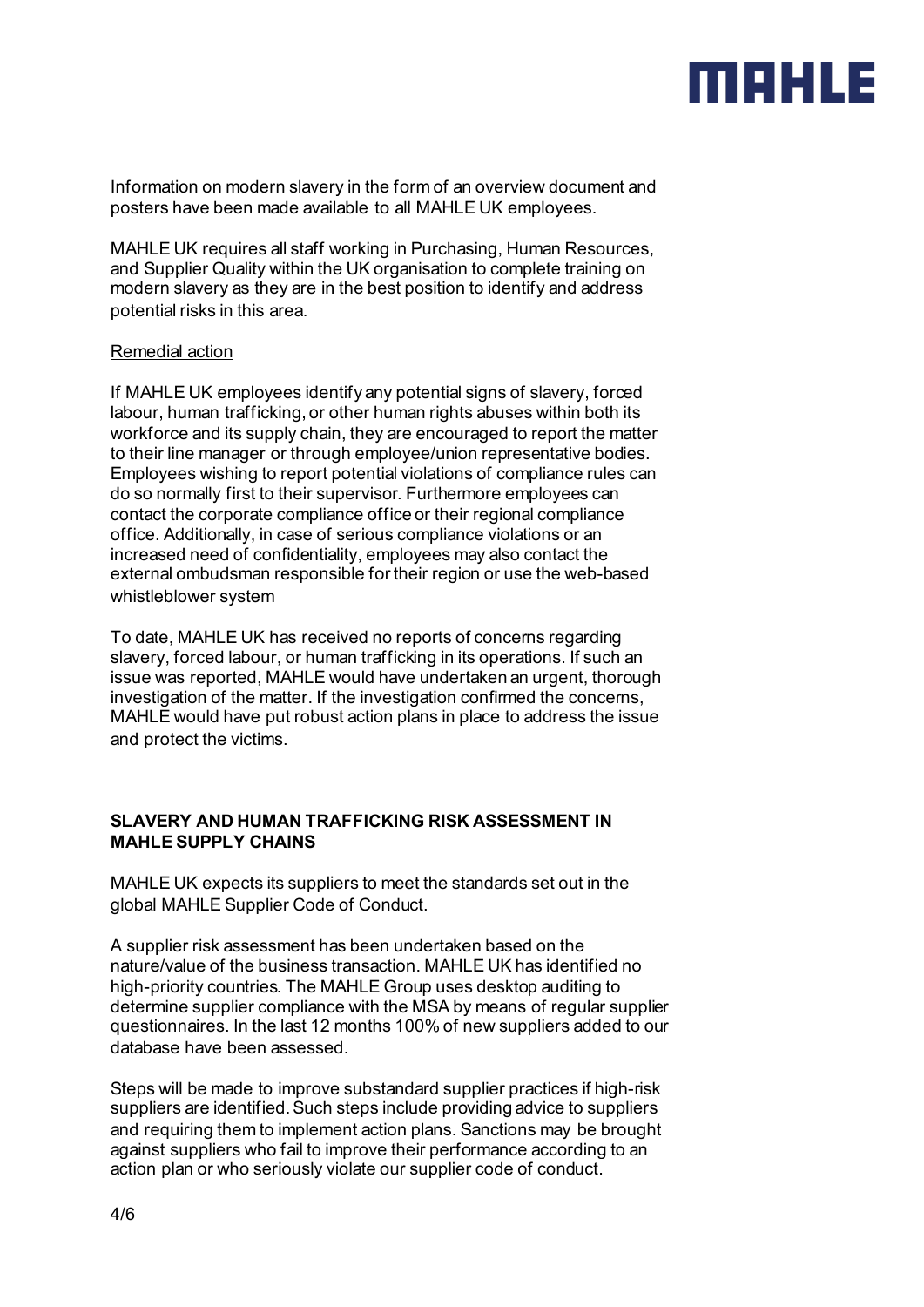

Termination of the business relationship as per the supplier agreement may result. To date no high risk suppliers have been identified.

Where possible, the MAHLE Group will introduce terms in new contracts that require suppliers to comply with MSA obligations, which will be audited across a broad range of issues, including human rights and MSA issues. Supplier MSA obligations have been included in the MAHLE Group's standard terms and conditions.

In the financial year ending 31 December 2021, MAHLE UK did not discover any breaches of the MSA in its supply chains.

# **PERFORMANCE INDICATORS**

MAHLE UK has reviewed its key performance indicators (KPIs) upon the introduction of the Modern Slavery Act 2015:

- Number of staff working in Purchasing, Human Resources, and Supplier Quality that completed training on modern slavery
- Number of supplier questionnaires completed
- Number of complaints relating to slavery and human trafficking

# **BOARD APPROVAL**

This statement will be reviewed and updated annually and has been approved by the Board of Directors of:

- **NAHLE Industries UK Ltd.**
- **MAHLE Aftermarket Ltd.**
- **NAHLE Powertrain Ltd.**
- **MAHLE Engine Systems UK Ltd.**

#### **MAHLE Industries UK Ltd.**

**Toni Snell**

Dated: 30.06.2022